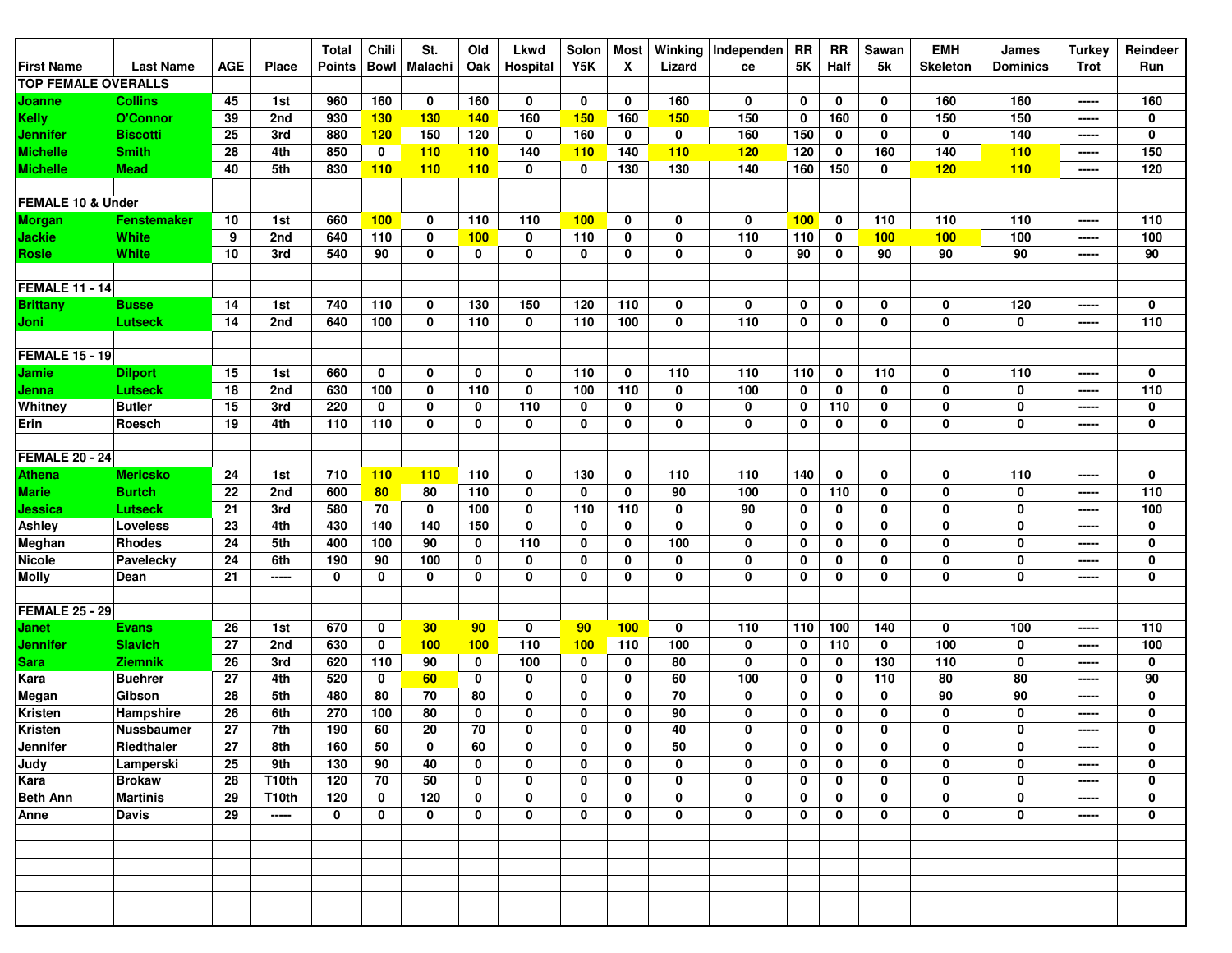|                        |                       |            |              | <b>Total</b>  | Chili        | St.         | Old | <b>Lkwd</b> | Solon       | <b>Most</b> | Winking | Independen  | RR          | <b>RR</b>   | Sawan       | <b>EMH</b>      | James           | <b>Turkey</b>  | Reindeer    |
|------------------------|-----------------------|------------|--------------|---------------|--------------|-------------|-----|-------------|-------------|-------------|---------|-------------|-------------|-------------|-------------|-----------------|-----------------|----------------|-------------|
| <b>First Name</b>      | <b>Last Name</b>      | <b>AGE</b> | <b>Place</b> | <b>Points</b> | Bowl         | Malachi     | Oak | Hospital    | Y5K         | X           | Lizard  | ce          | <b>5K</b>   | Half        | 5k          | <b>Skeleton</b> | <b>Dominics</b> | <b>Trot</b>    | Run         |
| <b>FEMALE 30 - 34</b>  |                       |            |              |               |              |             |     |             |             |             |         |             |             |             |             |                 |                 |                |             |
| <b>Kerry</b>           | <b>Pachla</b>         | 31         | 1st          | 760           | $\mathbf 0$  | $\bf{0}$    | 110 | 120         | 0           | 150         | 140     | 0           | 130         | $\mathbf 0$ | 0           | 110             | 0               | -----          | $\mathbf 0$ |
| Donna                  | <b>Neidbalson</b>     | 32         | 2nd          | 660           | $\mathbf 0$  | 110         | 100 | $\mathbf 0$ | $\mathbf 0$ | 110         | 110     | 110         | 110         | 110         | $\mathbf 0$ | $\mathbf 0$     | 0               | -----          | 0           |
| Katie                  | <b>Roache</b>         | 34         | 3rd          | 650           | 110          | 0           | 90  | 0           | 0           | 0           | 100     | 100         | 100         | 0           | 120         | 100             | 110             | -----          | 110         |
| <b>Barb</b>            | Toman                 | 34         | 4th          | 540           | 80           | 80          | 70  | 0           | 0           | 100         | 0       | 90          | 0           | 0           | 0           | 90              | 100             | -----          | $\mathbf 0$ |
| Karen                  | Hunady                | 30         | 5th          | 360           | 100          | 90          | 80  | 0           | 0           | 0           | 0       | $\mathbf 0$ | 90          | 0           | 0           | 0               | 0               | -----          | 0           |
| <b>Michelle</b>        | <b>Merrill</b>        | 34         | 6th          | 100           | 0            | 100         | 0   | 0           | $\mathbf 0$ | 0           | 0       | 0           | 0           | 0           | 0           | 0               | 0               | -----          | 0           |
| Jennifer               | Raymond               | 34         | 7th          | 90            | 90           | $\bf{0}$    | 0   | $\mathbf 0$ | 0           | 0           | 0       | $\mathbf 0$ | 0           | 0           | 0           | $\mathbf 0$     | 0               | -----          | 0           |
| Angela                 | Glassco               | 33         | -----        | 0             | 0            | 0           | 0   | 0           | 0           | 0           | 0       | $\mathbf 0$ | 0           | 0           | $\mathbf 0$ | 0               | 0               | -----          | 0           |
|                        |                       |            |              |               |              |             |     |             |             |             |         |             |             |             |             |                 |                 |                |             |
| <b>FEMALE 35 - 39</b>  |                       |            |              |               |              |             |     |             |             |             |         |             |             |             |             |                 |                 |                |             |
| <b>Marie</b>           | <b>Sanoba</b>         | 38         | 1st          | 800           | 110          | 0           | 0   | 130         | 140         | 0           | 110     | 130         | 0           | 110         | $\mathbf 0$ | 130             | 130             | -----          | 140         |
| <b>Pamela</b>          | <b>Baach</b>          | 36         | 2nd          | 730           | 100          | 100         | 100 | 110         | 110         | 110         | 100     | 110         | 110         | 120         | 150         | 110             | 110             | -----          | 130         |
| Lisa                   | <b>Evans</b>          | 36         | 3rd          | 630           | 90           | 110         | 90  | 0           | 100         | 100         | 90      | 100         | 0           | 130         | 0           | 0               | 0               | -----          | 0           |
| June                   | <b>Chandler-White</b> | 38         | 4th          | 540           | 70           | 80          | 80  | 0           | 80          | 90          | 0       | 90          | 0           | 0           | 0           | 100             | 100             |                | 0           |
| Gretchen               | <b>Fritz</b>          | 36         | T5th         | 510           | 60           | 0           | 70  | 100         | 0           | 80          | 60      | 80          | 0           | 0           | 110         | 0               | 80              | -----<br>----- | 0           |
|                        | Kolk                  | 36         | T5th         |               |              |             |     | 90          | 70          | 0           |         | 70          |             |             | 0           | 90              | 90              |                | 0           |
| Karen                  |                       | 36         |              | 510           | 0            | 70<br>50    | 60  |             | 50          | 70          | 50      | 60          | 100         | 0<br>100    | 100         | 80              | 70              | -----          | $\mathbf 0$ |
| Debbie<br><b>Elisa</b> | <b>Rogers</b>         |            | 7th          | 480           | 40           |             | 50  | 0           |             |             | 40      |             | 0           |             |             |                 |                 | -----          |             |
|                        | <b>Budoff</b>         | 37         | 8th          | 400           | 50           | 60          | 40  | 80          | 60          | 0           | 0       | $\mathbf 0$ | 0           | 0           | 0           | $\mathbf 0$     | 0               | -----          | 110         |
| Sandy                  | Rowe                  | 39         | 9th          | 370           | 0            | 90          | 110 | $\mathbf 0$ | 90          | 0           | 80      | $\mathbf 0$ | 0           | 0           | 0           | 0               | 0               | -----          | $\mathbf 0$ |
| <b>Melanie</b>         | Samay                 | 36         | 10th         | 150           | 80           | 0           | 0   | 0           | 0           | 0           | 70      | 0           | 0           | 0           | 0           | 0               | 0               | -----          | 0           |
| Cindy                  | Schumacker            | 39         | -----        | 0             | 0            | 0           | 0   | 0           | $\mathbf 0$ | 0           | 0       | $\mathbf 0$ | 0           | 0           | 0           | 0               | 0               | -----          | 0           |
|                        |                       |            |              |               |              |             |     |             |             |             |         |             |             |             |             |                 |                 |                |             |
| <b>FEMALE 40 - 44</b>  |                       |            |              |               |              |             |     |             |             |             |         |             |             |             |             |                 |                 |                |             |
| Judy                   | <b>Istok</b>          | 43         | 1st          | 680           | 90           | 90          | 100 | 110         | 0           | 120         | 120     | 0           | 0           | 140         | 0           | 0               | 0               | -----          | 0           |
| Lisa                   | <b>Spinale</b>        | 40         | 2nd          | 630           | 100          | 100         | 0   | 100         | 0           | 0           | 110     | $\mathbf 0$ | 0           | 110         | 0           | 0               | 80              | -----          | 110         |
| <b>Patrice</b>         | <b>Metoyer</b>        | 41         | 3rd          | 620           | 0            | 0           | 0   | $\mathbf 0$ | 100         | 0           | 100     | 110         | 100         | 0           | 110         | 100             | 90              | -----          | $\mathbf 0$ |
| Dianna                 | <b>Hosta-Sticknev</b> | 44         | 4th          | 600           | 0            | 80          | 90  | 90          | 0           | 0           | 0       | 0           | 110         | 0           | 100         | 110             | 100             | -----          | 0           |
| Deborah                | <b>Wilkins</b>        | 43         | 5th          | 490           | 0            | 60          | 80  | 70          | 90          | 110         | 80      | $\mathbf 0$ | $\mathbf 0$ | $\mathbf 0$ | $\mathbf 0$ | 0               | 0               | -----          | 0           |
| <b>Barbara</b>         | <b>Butler</b>         | 42         | 6th          | 480           | 0            | 0           | 0   | 80          | 110         | 0           | 90      | 100         | 0           | 100         | 0           | 0               | 0               | -----          | 0           |
| Susan                  | Craig                 | 40         | 7th          | 310           | 150          | 160         | 0   | 0           | $\mathbf 0$ | 0           | 0       | $\mathbf 0$ | 0           | 0           | 0           | $\mathbf 0$     | 0               | -----          | 0           |
| <b>Beverly</b>         | Alt                   | 44         | 8th          | 270           | 0            | 50          | 70  | 60          | 0           | 0           | 0       | 0           | 0           | 90          | 0           | 0               | 0               | -----          | 0           |
| Kathleen               | <b>Baker</b>          | 44         | 9th          | 160           | 0            | 70          | 0   | $\mathbf 0$ | 0           | 0           | 0       | $\mathbf 0$ | 0           | 0           | 0           | 90              | 0               | -----          | 0           |
| <b>Elise</b>           | <b>Bunsey</b>         | 42         | -----        | $\mathbf 0$   | 0            | 0           | 0   | 0           | $\mathbf 0$ | 0           | 0       | $\mathbf 0$ | 0           | 0           | 0           | 0               | 0               | -----          | 0           |
|                        |                       |            |              |               |              |             |     |             |             |             |         |             |             |             |             |                 |                 |                |             |
| <b>FEMALE 45 - 49</b>  |                       |            |              |               |              |             |     |             |             |             |         |             |             |             |             |                 |                 |                |             |
| Irene                  | Weston                | 48         | 2nd          | 660           | 110          | 110         | 110 | 0           | 0           | 110         | 110     | 0           | 0           | 110         | $\mathbf 0$ | 110             | 110             | -----          | 110         |
| Gale                   | <b>Connor</b>         | 45         | 3rd          | 620           | 100          | 100         | 100 | 0           | $\mathbf 0$ | 90          | 100     | 110         | 0           | 100         | 110         | 0               | 100             | -----          | 100         |
| Cheryl                 | Lutseck               | 46         | 4th          | 210           | $\mathbf{0}$ | $\mathbf 0$ | 0   | 0           | 110         | 100         | 0       | 0           | 0           | 0           | 0           | 0               | 0               | -----          | 0           |
|                        |                       |            |              |               |              |             |     |             |             |             |         |             |             |             |             |                 |                 |                |             |
|                        |                       |            |              |               |              |             |     |             |             |             |         |             |             |             |             |                 |                 |                |             |
|                        |                       |            |              |               |              |             |     |             |             |             |         |             |             |             |             |                 |                 |                |             |
|                        |                       |            |              |               |              |             |     |             |             |             |         |             |             |             |             |                 |                 |                |             |
|                        |                       |            |              |               |              |             |     |             |             |             |         |             |             |             |             |                 |                 |                |             |
|                        |                       |            |              |               |              |             |     |             |             |             |         |             |             |             |             |                 |                 |                |             |
|                        |                       |            |              |               |              |             |     |             |             |             |         |             |             |             |             |                 |                 |                |             |
|                        |                       |            |              |               |              |             |     |             |             |             |         |             |             |             |             |                 |                 |                |             |
|                        |                       |            |              |               |              |             |     |             |             |             |         |             |             |             |             |                 |                 |                |             |
|                        |                       |            |              |               |              |             |     |             |             |             |         |             |             |             |             |                 |                 |                |             |
|                        |                       |            |              |               |              |             |     |             |             |             |         |             |             |             |             |                 |                 |                |             |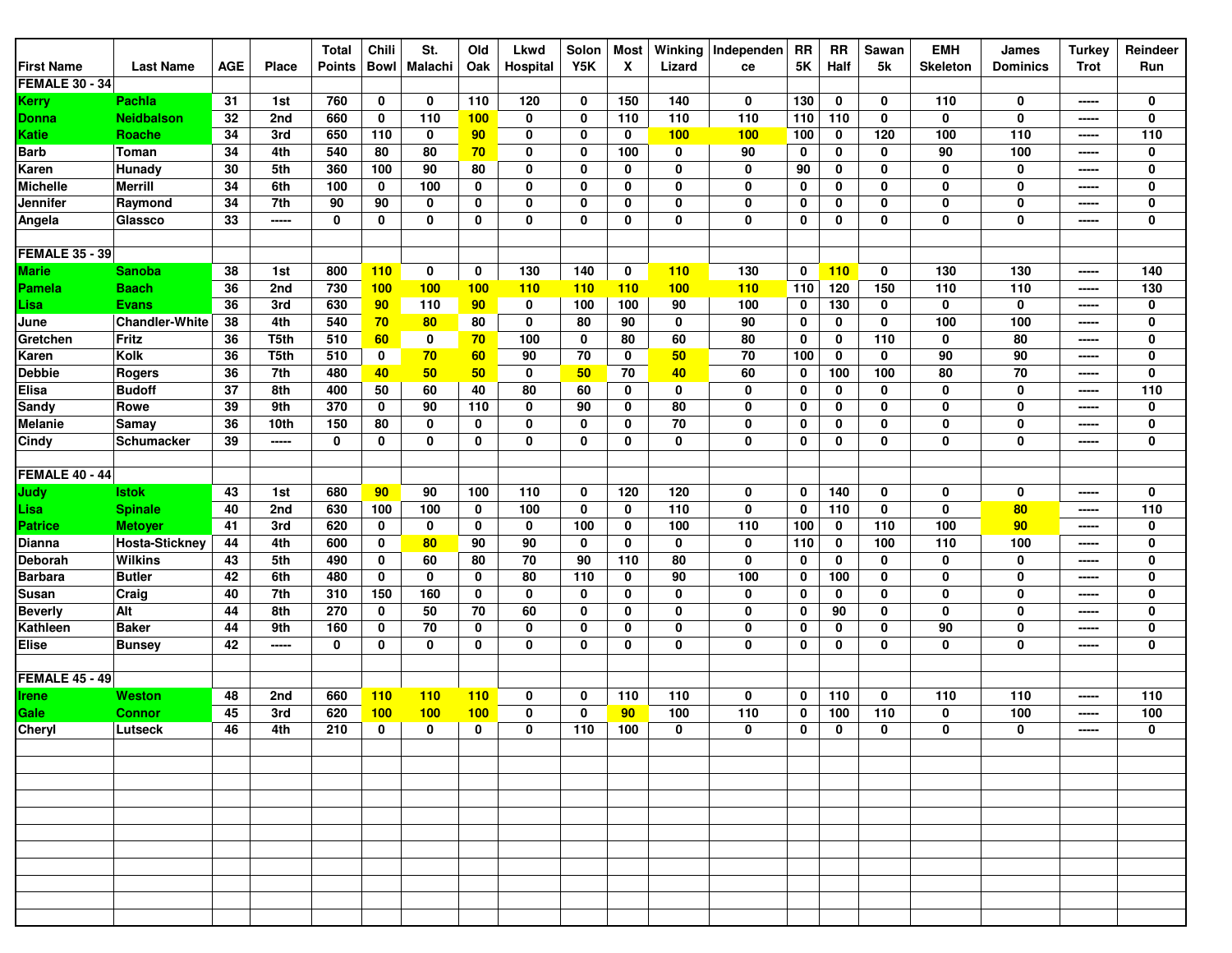|                       |                  |            |       | <b>Total</b>  | Chili       | St.             | Old         | <b>Lkwd</b> | Solon | <b>Most</b> |             | Winking Independen | <b>RR</b>   | <b>RR</b>   | Sawan | <b>EMH</b>      | James           | <b>Turkey</b> | Reindeer    |
|-----------------------|------------------|------------|-------|---------------|-------------|-----------------|-------------|-------------|-------|-------------|-------------|--------------------|-------------|-------------|-------|-----------------|-----------------|---------------|-------------|
| <b>First Name</b>     | <b>Last Name</b> | <b>AGE</b> | Place | <b>Points</b> | <b>Bowl</b> | Malachi         | Oak         | Hospital    | Y5K   | X           | Lizard      | ce                 | $5K$        | Half        | 5k    | <b>Skeleton</b> | <b>Dominics</b> | <b>Trot</b>   | Run         |
| <b>FEMALE 50 - 54</b> |                  |            |       |               |             |                 |             |             |       |             |             |                    |             |             |       |                 |                 |               |             |
| <b>Sandy</b>          | <b>Eckart</b>    | 51         | 1st   | 660           | 110         | 110             | 110         | 110         | 110   | 110         | 0           | 110                | $\mathbf 0$ | $\mathbf 0$ | 110   | 110             | 110             | -----         | 110         |
| Karen                 | <b>Stross</b>    | 50         | 2nd   | 620           | 100         | 100             | $\mathbf 0$ | 100         | 90    | 90          | 110         | $\mathbf 0$        | 110         | $\mathbf 0$ | 100   | 50              | 80              | -----         | 90          |
| Laura                 | <b>Knowles</b>   | 51         | 3rd   | 600           | 60          | 70              | 80          | 90          | 0     | 80          | 100         | 80                 | 80          | 110         | 90    | 100             | 100             | -----         | 100         |
| Paula                 | <b>Baranuk</b>   | 51         | 4th   | 580           | 90          | 80              | 0           | 0           | 100   | 100         | 0           | 100                | 100         | $\mathbf 0$ | 80    | 90              | 90              | -----         | $\mathbf 0$ |
| Katie                 | Swanson-Harba    | 51         | 5th   | 520           | 80          | 90              | $\mathbf 0$ | ${\bf 80}$  | 0     | 0           | 90          | 90                 | $90\,$      | 0           | 0     | 0               | 70              | -----         | $\mathbf 0$ |
| Carol                 | Kwan             | 50         | 6th   | 480           | 0           | 60              | 100         | 70          | 80    | 70          | $\mathbf 0$ | $\mathbf 0$        | 70          | 0           | 70    | 80              | 60              | -----         | 80          |
| Carol                 | Chapin           | 53         | 7th   | 440           | 0           | $\mathbf 0$     | $\mathbf 0$ | $\mathbf 0$ | 70    | 60          | 80          | 70                 | $\mathbf 0$ | 100         | 60    | $\mathbf 0$     | $\pmb{0}$       | -----         | $\mathbf 0$ |
| Joyce                 | Prohaska         | 53         | 8th   | 400           | 50          | 50              | 0           | $\mathbf 0$ | 0     | 0           | 70          | 0                  | $\mathbf 0$ | 90          | 50    | 70              | 50              | -----         | $70\,$      |
| Libby                 | White            | 52         | 9th   | 360           | 30          | 40              | 0           | 60          | 0     | 0           | 60          | $\mathbf 0$        | $\mathbf 0$ | 80          | 0     | 60              | 40              | -----         | 60          |
| <b>Mary Ann</b>       | <b>Sapanos</b>   | 50         | 10th  | 250           | 40          | 30              | 70          | 0           | 60    | 0           | 50          | $\mathbf 0$        | 0           | 0           | 0     | 0               | 0               | -----         | 0           |
| Linda                 | Jones            | 52         | 11th  | 160           | 70          | $\mathbf 0$     | 90          | $\mathbf 0$ | 0     | 0           | 0           | 0                  | 0           | 0           | 0     | $\mathbf 0$     | 0               | -----         | $\mathbf 0$ |
| Kate                  | Kosar            | 51         | 12th  | 40            | 20          | $\overline{20}$ | $\mathbf 0$ | 0           | 0     | 0           | 0           | $\mathbf 0$        | $\mathbf 0$ | 0           | 0     | $\mathbf 0$     | $\pmb{0}$       | -----         | $\mathbf 0$ |
| Linda                 | <b>Chesser</b>   | 53         | ----- | 0             | 0           | 0               | $\mathbf 0$ | 0           | 0     | 0           | 0           | 0                  | $\mathbf 0$ | 0           | 0     | $\mathbf 0$     | $\pmb{0}$       | -----         | 0           |
|                       |                  |            |       |               |             |                 |             |             |       |             |             |                    |             |             |       |                 |                 |               |             |
| <b>FEMALE 55 - 59</b> |                  |            |       |               |             |                 |             |             |       |             |             |                    |             |             |       |                 |                 |               |             |
| Jennifer              | <b>Emch</b>      | 55         | 1st   | 660           | 110         | 110             | $\mathbf 0$ | 110         | 110   | 110         | 100         | 0                  | 110         | 0           | 110   | 100             | 100             | -----         | 100         |
| Pati                  | <b>Habenicht</b> | 56         | 2nd   | 650           | $\mathbf 0$ | 100             | $\mathbf 0$ | $\mathbf 0$ | 0     | 0           | 110         | $\overline{110}$   | $\mathbf 0$ | 0           | 0     | 110             | 110             | -----         | 110         |
|                       |                  |            |       |               |             |                 |             |             |       |             |             |                    |             |             |       |                 |                 |               |             |
| FEMALE 60 & Over      |                  |            |       |               |             |                 |             |             |       |             |             |                    |             |             |       |                 |                 |               |             |
| <b>Sharon</b>         | Koepf            | 62         | 1st   | 110           | 110         | 0               | $\mathbf 0$ | 0           | 0     | 0           | 0           | 0                  | $\mathbf 0$ | 0           | 0     | 0               | 0               | -----         | $\mathbf 0$ |
|                       |                  |            |       |               |             |                 |             |             |       |             |             |                    |             |             |       |                 |                 |               |             |
|                       |                  |            |       |               |             |                 |             |             |       |             |             |                    |             |             |       |                 |                 |               |             |
|                       |                  |            |       |               |             |                 |             |             |       |             |             |                    |             |             |       |                 |                 |               |             |
|                       |                  |            |       |               |             |                 |             |             |       |             |             |                    |             |             |       |                 |                 |               |             |
|                       |                  |            |       |               |             |                 |             |             |       |             |             |                    |             |             |       |                 |                 |               |             |
|                       |                  |            |       |               |             |                 |             |             |       |             |             |                    |             |             |       |                 |                 |               |             |
|                       |                  |            |       |               |             |                 |             |             |       |             |             |                    |             |             |       |                 |                 |               |             |
|                       |                  |            |       |               |             |                 |             |             |       |             |             |                    |             |             |       |                 |                 |               |             |
|                       |                  |            |       |               |             |                 |             |             |       |             |             |                    |             |             |       |                 |                 |               |             |
|                       |                  |            |       |               |             |                 |             |             |       |             |             |                    |             |             |       |                 |                 |               |             |
|                       |                  |            |       |               |             |                 |             |             |       |             |             |                    |             |             |       |                 |                 |               |             |
|                       |                  |            |       |               |             |                 |             |             |       |             |             |                    |             |             |       |                 |                 |               |             |
|                       |                  |            |       |               |             |                 |             |             |       |             |             |                    |             |             |       |                 |                 |               |             |
|                       |                  |            |       |               |             |                 |             |             |       |             |             |                    |             |             |       |                 |                 |               |             |
|                       |                  |            |       |               |             |                 |             |             |       |             |             |                    |             |             |       |                 |                 |               |             |
|                       |                  |            |       |               |             |                 |             |             |       |             |             |                    |             |             |       |                 |                 |               |             |
|                       |                  |            |       |               |             |                 |             |             |       |             |             |                    |             |             |       |                 |                 |               |             |
|                       |                  |            |       |               |             |                 |             |             |       |             |             |                    |             |             |       |                 |                 |               |             |
|                       |                  |            |       |               |             |                 |             |             |       |             |             |                    |             |             |       |                 |                 |               |             |
|                       |                  |            |       |               |             |                 |             |             |       |             |             |                    |             |             |       |                 |                 |               |             |
|                       |                  |            |       |               |             |                 |             |             |       |             |             |                    |             |             |       |                 |                 |               |             |
|                       |                  |            |       |               |             |                 |             |             |       |             |             |                    |             |             |       |                 |                 |               |             |
|                       |                  |            |       |               |             |                 |             |             |       |             |             |                    |             |             |       |                 |                 |               |             |
|                       |                  |            |       |               |             |                 |             |             |       |             |             |                    |             |             |       |                 |                 |               |             |
|                       |                  |            |       |               |             |                 |             |             |       |             |             |                    |             |             |       |                 |                 |               |             |
|                       |                  |            |       |               |             |                 |             |             |       |             |             |                    |             |             |       |                 |                 |               |             |
|                       |                  |            |       |               |             |                 |             |             |       |             |             |                    |             |             |       |                 |                 |               |             |
|                       |                  |            |       |               |             |                 |             |             |       |             |             |                    |             |             |       |                 |                 |               |             |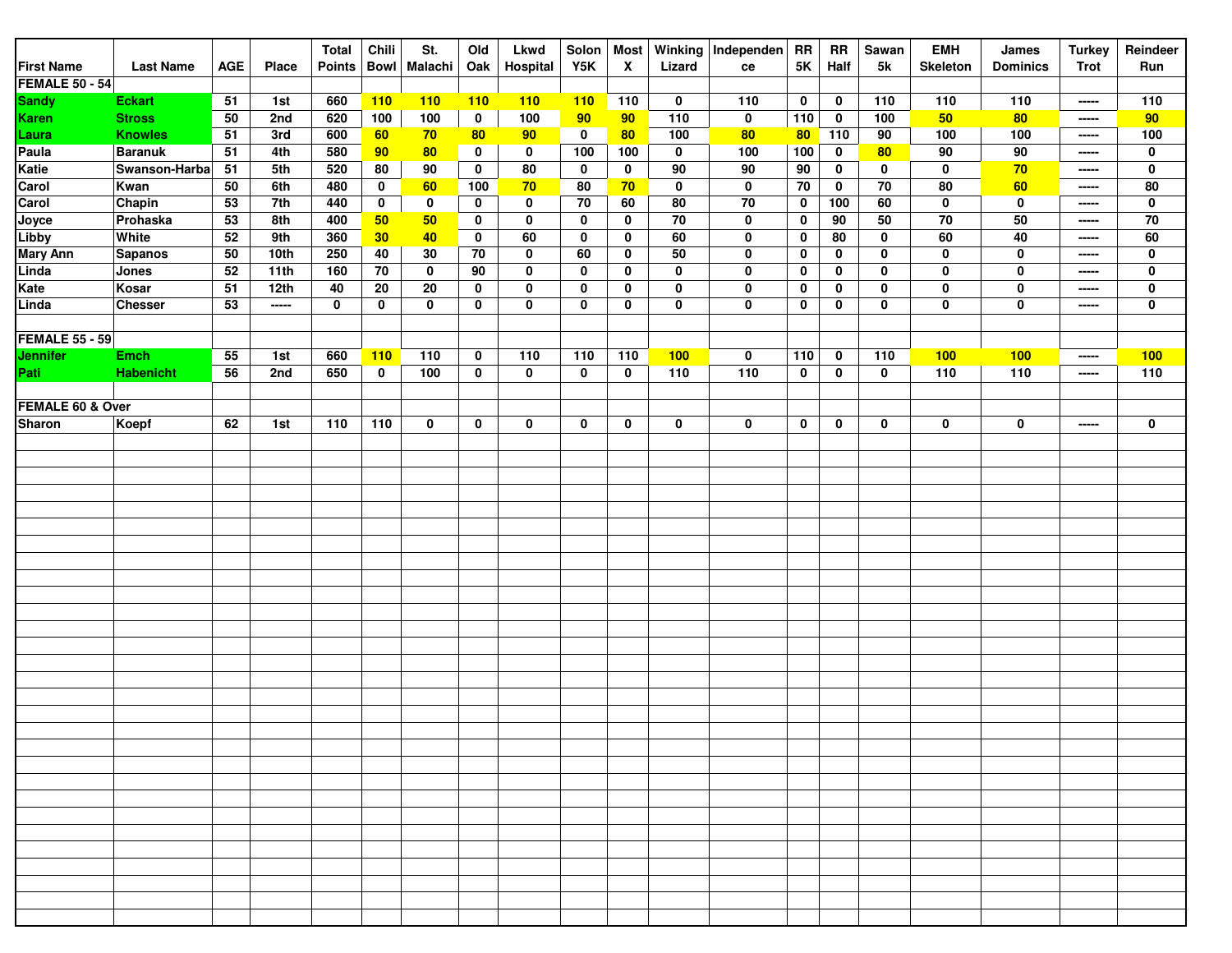|                          |                    |                 |                   | <b>Total</b>  | Chili       | St.            | Old             | <b>Lkwd</b> | Solon       | <b>Most</b> | Winking | Independen  | <b>RR</b>   | <b>RR</b>   | Sawan       | <b>EMH</b>      | James           | <b>Turkey</b> | Reindeer        |
|--------------------------|--------------------|-----------------|-------------------|---------------|-------------|----------------|-----------------|-------------|-------------|-------------|---------|-------------|-------------|-------------|-------------|-----------------|-----------------|---------------|-----------------|
| <b>First Name</b>        | <b>Last Name</b>   | <b>AGE</b>      | Place             | <b>Points</b> | <b>Bowl</b> | <b>Malachi</b> | Oak             | Hospital    | Y5K         | X           | Lizard  | ce          | 5K          | Half        | 5k          | <b>Skeleton</b> | <b>Dominics</b> | <b>Trot</b>   | Run             |
| <b>TOP MALE OVERALLS</b> |                    |                 |                   |               |             |                |                 |             |             |             |         |             |             |             |             |                 |                 |               |                 |
| Paul                     | <b>Dunphy</b>      | 25              | 1st               | 960           | 120         | 140            | <b>160</b>      | 160         | 0           | 160         | 160     | <b>150</b>  | <b>140</b>  | 160         | 0           | 150             | 160             | -----         | 160             |
| John                     | Lewandowski        | 48              | 2nd               | 910           | $\mathbf 0$ | 0              | $\mathbf 0$     | $\mathbf 0$ | $\mathbf 0$ | 0           | 0       | 160         | 150         | 120         | 160         | 140             | 150             | -----         | 150             |
| <b>Rocco</b>             | <b>Sullo</b>       | 37              | 3rd               | 880           | 140         | 160            | 150             | 140         | 150         | 0           | 140     | 110         | 100         | 110         | 0           | $\mathbf 0$     | 0               | -----         | 0               |
| Eric                     | <b>Smith</b>       | 32              | 4th               | 840           | 0           | 0              | <b>110</b>      | <b>110</b>  | 140         | 140         | 110     | 140         | <b>130</b>  | <b>130</b>  | 150         | 130             | 140             | -----         | 130             |
| <b>Jeffery</b>           | <b>Goldstein</b>   | 37              | 5th               | 810           | 0           | 0              | 0               | 0           | 0           | 0           | 150     | 130         | 110         | 150         | 140         | $\mathbf 0$     | 130             | -----         | 0               |
|                          |                    |                 |                   |               |             |                |                 |             |             |             |         |             |             |             |             |                 |                 |               |                 |
| MALE 10 & Under          |                    |                 |                   |               |             |                |                 |             |             |             |         |             |             |             |             |                 |                 |               |                 |
| Evan                     | <b>Fenstemaker</b> | 8               | 1st               | 660           | 110         | 0              | 110             | 110         | 110         | 0           | 0       | $\mathbf 0$ | 0           | 0           | 110         | $\mathbf 0$     | 110             | -----         | 0               |
|                          |                    |                 |                   |               |             |                |                 |             |             |             |         |             |             |             |             |                 |                 |               |                 |
| <b>MALE 11 - 15</b>      |                    |                 |                   |               |             |                |                 |             |             |             |         |             |             |             |             |                 |                 |               |                 |
| <b>Stephen</b>           | <b>Fenstemaker</b> | 11              | 1st               | 660           | 110         | 0              | 110             | 110         | 110         | 0           | 0       | $\mathbf 0$ | 0           | 0           | 0           | 110             | 110             | -----         | 110             |
| Daniel                   | <b>Bullard</b>     | 13              | 2nd               | 120           | 0           | 120            | 0               | $\mathbf 0$ | 0           | 0           | 0       | $\mathbf 0$ | 0           | 0           | 0           | $\mathbf 0$     | 0               | -----         | 0               |
|                          |                    |                 |                   |               |             |                |                 |             |             |             |         |             |             |             |             |                 |                 |               |                 |
| <b>MALE 20 - 24</b>      |                    |                 |                   |               |             |                |                 |             |             |             |         |             |             |             |             |                 |                 |               |                 |
| Philip                   | <b>Hock</b>        | 22              | 1st               | 470           | 150         | 0              | 0               | 0           | 0           | 0           | 0       | 0           | 160         | 0           | 0           | 160             | 0               | -----         | 0               |
| Eddy                     | <b>Eckart</b>      | 24              | 2nd               | 220           | 110         | 0              | 110             | 0           | 0           | 0           | 0       | 0           | 0           | 0           | 0           | $\mathbf 0$     | 0               | -----         | 0               |
| Jeremy                   | <b>Straub</b>      | 23              | 3rd               | 110           | 0           | 110            | 0               | 0           | 0           | 0           | 0       | $\mathbf 0$ | 0           | 0           | 0           | 0               | $\pmb{0}$       | -----         | 0               |
|                          |                    |                 |                   |               |             |                |                 |             |             |             |         |             |             |             |             |                 |                 |               |                 |
| <b>MALE 25 - 29</b>      |                    |                 |                   |               |             |                |                 |             |             |             |         |             |             |             |             |                 |                 |               |                 |
| Michael                  | Lin.               | 25              | 1st               | 760           | 0           | 110            | 140             | 130         | 0           | 0           | 130     | $\mathbf 0$ | 120         | $\mathbf 0$ | 130         | 110             | 0               | -----         | 0               |
| <b>Austin</b>            | <b>Schenk</b>      | 26              | 2nd               | 690           | 0           | 90             | 130             | 150         | 0           | 0           | 110     | 0           | 110         | 0           | 100         | 80              | 0               | -----         | 0               |
| Travis                   | <b>Haselswerdt</b> | 29              | 3rd               | 670           | 90          | 70             | 90 <sub>o</sub> | 110         | 120         | 110         | 90      | 110         | 100         | 110         | 110         | 100             | 110             | -----         | 100             |
| Rob                      | Polomsky           | 27              | 4th               | 600           | 110         | 0              | 100             | $\mathbf 0$ | 0           | 0           | 0       | $\mathbf 0$ | 90          | $\mathbf 0$ | 90          | 90              | 100             | -----         | 110             |
| Adam                     | Hornyak            | 28              | T5th              | 540           | 70          | 50             | 0               | 100         | 110         | 90          | 70      | 100         | 0           | 0           | 80          | 0               | $\mathbf 0$     | $- - - - -$   | 0               |
| Kevin                    | Krencisz           | 28              | T5th              | 540           | 0           | 0              | 80              | 0           | 0           | 100         | 0       | $\mathbf 0$ | 80          | 100         | 0           | 70              | 90              | -----         | 90              |
| Jacob                    | <b>Bosley</b>      | 25              | 7th               | 320           | 0           | 100            | 120             | 0           | 0           | 0           | 100     | 0           | 0           | 0           | 0           | 0               | 0               | -----         | 0               |
| Robert                   | Grider             | 28              | 8th               | 290           | 100         | 80             | 110             | 0           | 0           | 0           | 0       | 0           | 0           | 0           | 0           | 0               | 0               | -----         | 0               |
| Jason                    | Wehe               | 29              | T9th              | 140           | 80          | 60             | 0               | 0           | 0           | 0           | 0       | $\mathbf 0$ | 0           | 0           | 0           | 0               | 0               | -----         | 0               |
| Justin                   | Cownden            | 29              | T9th              | 140           | 60          | 0              | 0               | 0           | 0           | 0           | 80      | 0           | 0           | 0           | 0           | $\mathbf 0$     | $\mathbf 0$     | -----         | 0               |
| Richard                  | Gibson             | 27              | 11th              | 110           | 30          | 30             | 50              | 0           | 0           | 0           | 0       | 0           | 0           | 0           | 0           | 0               | 0               | -----         | 0               |
| Grant                    | Gatschet           | 28              | 12th              | 100           | 40          | 0              | 60              | $\mathbf 0$ | 0           | 0           | 0       | $\mathbf 0$ | 0           | 0           | $\mathbf 0$ | 0               | $\mathbf 0$     | $- - - - -$   | 0               |
| <b>Todd</b>              | Lamperski          | 29              | 13th              | 90            | 50          | 40             | 0               | 0           | 0           | 0           | 0       | 0           | 0           | 0           | 0           | 0               | 0               | -----         | 0               |
| <b>Mikey</b>             | Paine              | 27              | 14th              | 70            | 0           | 0              | 70              | 0           | 0           | 0           | 0       | 0           | 0           | 0           | 0           | 0               | 0               | -----         | 0               |
| Doug                     | Cobb               | 28              | -----             | $\mathbf 0$   | 0           | 0              | 0               | $\mathbf 0$ | 0           | 0           | 0       | $\mathbf 0$ | $\mathbf 0$ | 0           | $\mathbf 0$ | 0               | 0               | -----         | 0               |
| <b>Christopher</b>       | Johnson            | 28              | -----             | $\mathbf 0$   | 0           | 0              | 0               | 0           | 0           | 0           | 0       | $\bf{0}$    | $\mathbf 0$ | 0           | 0           | 0               | $\mathbf 0$     | $- - - - -$   | 0               |
|                          |                    |                 |                   |               |             |                |                 |             |             |             |         |             |             |             |             |                 |                 |               |                 |
| <b>MALE 30 - 34</b>      |                    |                 |                   |               |             |                |                 |             |             |             |         |             |             |             |             |                 |                 |               |                 |
| <b>Stephen</b>           | <b>Bartel</b>      | 32              | 1st               | 640           | 70          | 100            | 0               | 0           | 0           | 0           | 0       | 110         | 110         | 90          | 110         | 100             | 110             | -----         | 100             |
| <b>Edward</b>            | Clouser, Jr.       | 32              | T <sub>2</sub> nd | 610           | 100         | 90             | 100             | 100         | 100         | 110         | 70      | 100         | 90          | 80          | 90          | 0               | 0               | -----         | 0               |
| <b>Mark</b>              | <b>Remaklus</b>    | 33              | T <sub>2</sub> nd | 610           | 80          | 60             | $\mathbf 0$     | 90          | 110         | 100         | 80      | 90          | 100         | 100         | 100         | 90              | 100             | -----         | 90              |
| <b>Anthony</b>           | Coyne              | 31              | 4th               | 670           | 160         | $\mathbf 0$    | $\mathbf 0$     | $\mathbf 0$ | 160         | 150         | 90      | 0           | $\mathbf 0$ | 110         | 0           | 0               | 0               | -----         | 0               |
| <b>Christopher</b>       | Jacobs             | 34              | 5th               | 520           | $\mathbf 0$ | 50             | 90              | 80          | 90          | 90          | 60      | $\mathbf 0$ | 0           | 0           | 80          | 0               | 90              | -----         | 80              |
| Matt                     | Fyffe              | 32              | 6th               | 540           | 110         | 110            | 0               | 0           | 0           | 0           | 100     | 0           | 0           | 0           | 0           | 110             | 0               | -----         | 110             |
| Jim                      | <b>King</b>        | 32              | 7th               | 360           | 50          | 40             | 80              | 0           | 0           | 0           | 50      | 0           | $\mathbf 0$ | 0           | $\mathbf 0$ | 0               | 80              | -----         | 60              |
| Gary                     | <b>Traicoff</b>    | $\overline{31}$ | 8th               | 280           | 90          | 80             | $\mathbf 0$     | 0           | 0           | 0           | 40      | $\mathbf 0$ | 0           | 0           | $\mathbf 0$ | 0               | 0               | -----         | $\overline{70}$ |
| Grayson                  | Alexy              | 32              | 9th               | 200           | 60          | 70             | 0               | 0           | 0           | 0           | 0       | 0           | 0           | 70          | 0           | 0               | 0               | -----         | 0               |
| <b>Matt</b>              | Koch               | 34              | -----             | $\mathbf 0$   | 0           | 0              | 0               | $\mathbf 0$ | 0           | 0           | 0       | 0           | $\mathbf 0$ | 0           | 0           | 0               | 0               | -----         | 0               |
|                          |                    |                 |                   |               |             |                |                 |             |             |             |         |             |             |             |             |                 |                 |               |                 |
|                          |                    |                 |                   |               |             |                |                 |             |             |             |         |             |             |             |             |                 |                 |               |                 |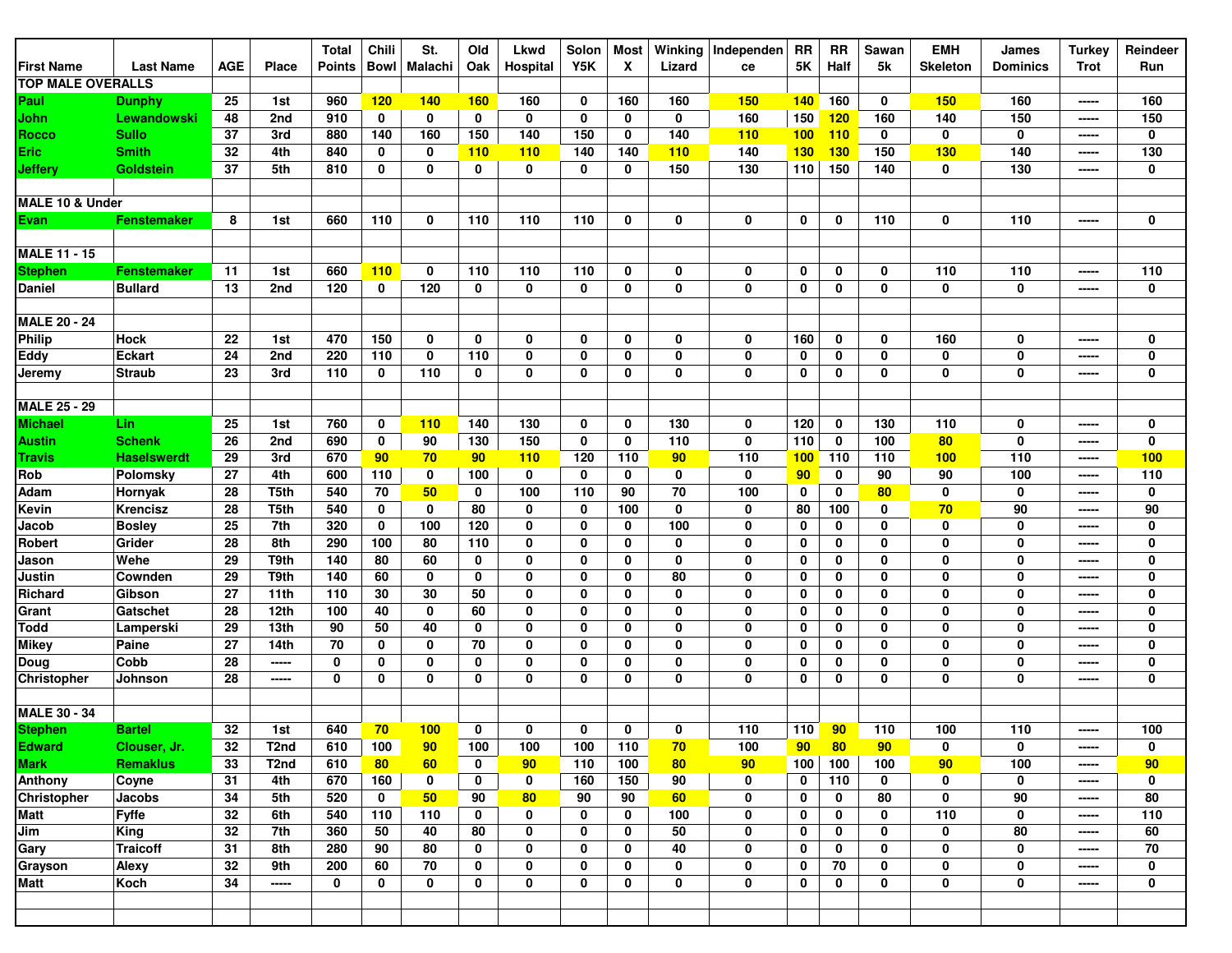|                     |                  |            |                   | <b>Total</b>  | Chili           | St.            | Old          | Lkwd            | Solon       | <b>Most</b> | Winking  | Independen  | <b>RR</b>     | <b>RR</b>    | Sawan        | <b>EMH</b>      | James           | <b>Turkey</b>                                                                                                                                                                                                                                                                                                                                                                                                                                                                                | Reindeer    |
|---------------------|------------------|------------|-------------------|---------------|-----------------|----------------|--------------|-----------------|-------------|-------------|----------|-------------|---------------|--------------|--------------|-----------------|-----------------|----------------------------------------------------------------------------------------------------------------------------------------------------------------------------------------------------------------------------------------------------------------------------------------------------------------------------------------------------------------------------------------------------------------------------------------------------------------------------------------------|-------------|
| First Name          | <b>Last Name</b> | <b>AGE</b> | <b>Place</b>      | <b>Points</b> | <b>Bowl</b>     | <b>Malachi</b> | Oak          | Hospital        | Y5K         | X           | Lizard   | ce          | $5\mathrm{K}$ | Half         | 5k           | <b>Skeleton</b> | <b>Dominics</b> | <b>Trot</b>                                                                                                                                                                                                                                                                                                                                                                                                                                                                                  | Run         |
| <b>MALE 35 - 39</b> |                  |            |                   |               |                 |                |              |                 |             |             |          |             |               |              |              |                 |                 |                                                                                                                                                                                                                                                                                                                                                                                                                                                                                              |             |
| Brad                | Toman            | 39         | 1st               | 660           | 110             | 110            | 110          | 0               | 0           | 110         | 0        | 100         | 90            | 0            | 0            | 110             | 110             | -----                                                                                                                                                                                                                                                                                                                                                                                                                                                                                        | 0           |
| <b>Matthew</b>      | Yetter           | 39         | 2nd               | 620           | 90              | 100            | 100          | 110             | $\mathbf 0$ | 0           | 110      | 0           | 0             | 0            | 0            | $\mathbf 0$     | 0               | -----                                                                                                                                                                                                                                                                                                                                                                                                                                                                                        | 110         |
| <b>Michael</b>      | <b>Pavlovcak</b> | 37         | 3rd               | 600           | 100             | 90             | 0            | 100             | 90          | 100         | 100      | 90          | 0             | 100          | 0            | $\mathbf 0$     | 100             | -----                                                                                                                                                                                                                                                                                                                                                                                                                                                                                        | 100         |
| Jay                 | <b>Donnelly</b>  | 38         | 4th               | 570           | 80              | 70             | 90           | 90              | 110         | 90          | 80       | 0           | 80            | 90           | 0            | 100             | 80              | -----                                                                                                                                                                                                                                                                                                                                                                                                                                                                                        | 0           |
| <b>Bob</b>          | Klinar           | 39         | 5th               | 490           | 0               | 60             | 0            | 80              | 0           | 80          | 70       | 80          | 0             | 70           | 0            | 0               | 90              | -----                                                                                                                                                                                                                                                                                                                                                                                                                                                                                        | 90          |
| <b>Edward</b>       | <b>Kerekes</b>   | 35         | 6th               | 430           | 0               | 80             | 80           | 0               | 100         | 0           | 90       | $\mathbf 0$ | 0             | 0            | 0            | $\mathbf 0$     | 0               | -----                                                                                                                                                                                                                                                                                                                                                                                                                                                                                        | 80          |
| Scott               | <b>Specht</b>    | 39         | 7th               | 280           | 70              | $\mathbf 0$    | 70           | 0               | 0           | 0           | 60       | 0           | 0             | 80           | 0            | $\mathbf 0$     | 0               | -----                                                                                                                                                                                                                                                                                                                                                                                                                                                                                        | $\mathbf 0$ |
|                     |                  |            |                   |               |                 |                |              |                 |             |             |          |             |               |              |              |                 |                 |                                                                                                                                                                                                                                                                                                                                                                                                                                                                                              |             |
| <b>MALE 40 - 44</b> |                  |            |                   |               |                 |                |              |                 |             |             |          |             |               |              |              |                 |                 |                                                                                                                                                                                                                                                                                                                                                                                                                                                                                              |             |
| Neil                | <b>Dostal</b>    | 42         | 1st               | 770           | 130             | 150            | 0            | 0               | $\mathbf 0$ | 0           | 120      | 120         | 0             | 140          | $\mathbf 0$  | 110             | $\mathbf 0$     | -----                                                                                                                                                                                                                                                                                                                                                                                                                                                                                        | 110         |
| David               | <b>Peterman</b>  | 41         | 2nd               | 680           | 110             | 110            | <b>110</b>   | $\mathbf 0$     | 110         | 110         | 110      | 110         | 110           | 110          | 110          | 0               | 120             | $\begin{array}{c} \multicolumn{3}{c} {\textbf{1}} & \multicolumn{3}{c} {\textbf{2}} & \multicolumn{3}{c} {\textbf{3}} & \multicolumn{3}{c} {\textbf{4}} \\ \multicolumn{3}{c} {\textbf{5}} & \multicolumn{3}{c} {\textbf{6}} & \multicolumn{3}{c} {\textbf{7}} & \multicolumn{3}{c} {\textbf{8}} & \multicolumn{3}{c} {\textbf{9}} \\ \multicolumn{3}{c} {\textbf{1}} & \multicolumn{3}{c} {\textbf{1}} & \multicolumn{3}{c} {\textbf{1}} & \multicolumn{3}{c} {\textbf{1}} & \multicolumn{$ | 120         |
| David               | Thomas           | 44         | 3rd               | 610           | 0               | 0              | 100          | 110             | 100         | 100         | 100      | 0           | 0             | 0            | 100          | 100             | 0               | -----                                                                                                                                                                                                                                                                                                                                                                                                                                                                                        | $\pmb{0}$   |
| James               | <b>Dilport</b>   | 44         | 4th               | 570           | 90 <sub>o</sub> | 70             | 70           | 90 <sub>o</sub> | 90          | 90          | 80       | 90          | 100           | 0            | 80           | 90              | 110             | -----                                                                                                                                                                                                                                                                                                                                                                                                                                                                                        | $\mathbf 0$ |
| Michael             | <b>Magpoc</b>    | 42         | 5th               | 530           | 0               | 100            | 90           | 0               | 0           | 80          | 70       | $\mathbf 0$ | 80            | 0            | 0            | $\mathbf 0$     | 100             | $- - - - -$                                                                                                                                                                                                                                                                                                                                                                                                                                                                                  | 90          |
| Terry               | <b>DeVore</b>    | 41         | 6th               | 520           | 0               | 90             | 80           | 80              | 0           | 0           | 90       | 80          | 90            | 0            | 90           | 0               | 0               | -----                                                                                                                                                                                                                                                                                                                                                                                                                                                                                        | $\mathbf 0$ |
| Geoffrey            | Roche            | 43         | 7th               | 370           | 90              | 80             | 0            | 100             | 0           | 0           | 0        | $\mathbf 0$ | 0             | 0            | 0            | $\mathbf 0$     | 0               | -----                                                                                                                                                                                                                                                                                                                                                                                                                                                                                        | 100         |
| Jon                 | Jeswald          | 42         | 8th               | 200           | 0               | $\mathbf 0$    | 0            | 0               | 0           | 0           | 0        | 100         | 0             | 100          | 0            | $\mathbf 0$     | $\bf{0}$        | -----                                                                                                                                                                                                                                                                                                                                                                                                                                                                                        | 0           |
| <b>Mitch</b>        | Thompson         | 40         | 9th               | 160           | 100             | $\mathbf 0$    | 60           | $\mathbf 0$     | 0           | 0           | 0        | 0           | 0             | 0            | 0            | $\mathbf 0$     | 0               | -----                                                                                                                                                                                                                                                                                                                                                                                                                                                                                        | 0           |
| Steven              | <b>McGinnis</b>  | 44         | 10th              | 160           | 0               | 0              | 0            | 0               | 0           | 70          | 0        | 0           | 0             | 90           | 0            | 0               | 0               | -----                                                                                                                                                                                                                                                                                                                                                                                                                                                                                        | 0           |
|                     |                  |            |                   |               |                 |                |              |                 |             |             |          |             |               |              |              |                 |                 |                                                                                                                                                                                                                                                                                                                                                                                                                                                                                              |             |
| <b>MALE 45 - 49</b> |                  |            |                   |               |                 |                |              |                 |             |             |          |             |               |              |              |                 |                 |                                                                                                                                                                                                                                                                                                                                                                                                                                                                                              |             |
| Jeff                | Winch            | 47         | 1st               | 720           | $\mathbf 0$     | $\mathbf 0$    | 0            | 0               | $\mathbf 0$ | 120         | 110      | 110         | 110           | $\mathbf 0$  | 120          | 120             | 0               | -----                                                                                                                                                                                                                                                                                                                                                                                                                                                                                        | 140         |
| William             | <b>Adams</b>     | 45         | 2nd               | 640           | 110             | 110            | 110          | 0               | 0           | 0           | 100      | $\mathbf 0$ | 100           | 0            | 0            | $\mathbf 0$     | $\mathbf 0$     | -----                                                                                                                                                                                                                                                                                                                                                                                                                                                                                        | 110         |
| Richard             | <b>Baker</b>     | 46         | 3rd               | 600           | 0               | 100            | 100          | 0               | 0           | 0           | 90       | 100         | 90            | 0            | 0            | 100             | 110             | -----                                                                                                                                                                                                                                                                                                                                                                                                                                                                                        | 0           |
| John                | Lutseck          | 47         | 4th               | 590           | 90              | $\mathbf 0$    | 90           | $\mathbf 0$     | 110         | 110         | 0        | 90          | 0             | 0            | 0            | $\mathbf 0$     | 0               | -----                                                                                                                                                                                                                                                                                                                                                                                                                                                                                        | 100         |
| Frank               | Roche            | 49         | 5th               | 190           | 100             | 90             | 0            | 0               | 0           | 0           | 0        | 0           | 0             | 0            | 0            | 0               | 0               | -----                                                                                                                                                                                                                                                                                                                                                                                                                                                                                        | 0           |
|                     |                  |            |                   |               |                 |                |              |                 |             |             |          |             |               |              |              |                 |                 |                                                                                                                                                                                                                                                                                                                                                                                                                                                                                              |             |
| <b>MALE 50 - 54</b> |                  |            |                   |               |                 |                |              |                 |             |             |          |             |               |              |              |                 |                 |                                                                                                                                                                                                                                                                                                                                                                                                                                                                                              |             |
| <b>Stephen</b>      | <b>Peck</b>      | 51         | 1st               | 660           | 110             | 110            | <b>110</b>   | <b>110</b>      | 110         | 110         | 110      | 110         | 0             | 110          | 0            | 0               | 110             | -----                                                                                                                                                                                                                                                                                                                                                                                                                                                                                        | 110         |
| Joseph              | Komperda         | 53         | T <sub>2nd</sub>  | 600           | 80              | 80             | 80           | 90              | 100         | 90          | 70       | 80          | 100           | 90           | 110          | 110             | 80              | -----                                                                                                                                                                                                                                                                                                                                                                                                                                                                                        | 90          |
| Dan                 | <b>Peters</b>    | 54         | T <sub>2</sub> nd | 600           | 100             | 100            | 90           | 0               | 0           | 100         | 100      | 0           | 0             | 100          | 0            | 100             | 90              | -----                                                                                                                                                                                                                                                                                                                                                                                                                                                                                        | 0           |
| <b>Robin</b>        | <b>Harbage</b>   | 50         | T <sub>2</sub> nd | 600           | 90              | 90             | 0            | 100             | 0           | 0           | 60       | 100         | 110           | 0            | 0            | 0               | 100             | $---$                                                                                                                                                                                                                                                                                                                                                                                                                                                                                        | 100         |
| Dale                | <b>Bilancini</b> | 51         | 5th               | 510           | 80              | 70             | 70           | 80              | 0           | 80          | 90       | 90          | 0             | 80           | 0            | 90              | 70              | -----                                                                                                                                                                                                                                                                                                                                                                                                                                                                                        | 80          |
| Ron                 | <b>Collins</b>   | 52         | 6th               | 250           | 70              | 0              | 100          | 0               | 0           | 0           | 80       | $\mathbf 0$ | 0             | 0            | 0            | $\mathbf 0$     | 0               | -----                                                                                                                                                                                                                                                                                                                                                                                                                                                                                        | 0           |
| Mike                | Chesser          | 53         | -----             | $\mathbf 0$   | 0               | $\mathbf 0$    | 0            | 0               | 0           | 0           | 0        | 0           | 0             | 0            | 0            | $\mathbf 0$     | 0               | -----                                                                                                                                                                                                                                                                                                                                                                                                                                                                                        | 0           |
|                     |                  |            |                   |               |                 |                |              |                 |             |             |          |             |               |              |              |                 |                 |                                                                                                                                                                                                                                                                                                                                                                                                                                                                                              |             |
| <b>MALE 55 - 59</b> |                  |            |                   |               |                 |                |              |                 |             |             |          |             |               |              |              |                 |                 |                                                                                                                                                                                                                                                                                                                                                                                                                                                                                              |             |
| <b>William</b>      | <b>Stross</b>    | 55         | 1st               | 700           | 110             | 110            | $\mathbf{0}$ | 110             | 130         | 130         | $\bf{0}$ | $\bf{0}$    | 0             | $\mathbf{0}$ | $\mathbf{0}$ | 80              | 100             | -----                                                                                                                                                                                                                                                                                                                                                                                                                                                                                        | 110         |
| <b>Fred</b>         | <b>Corpuz</b>    | 56         | 2nd               | 690           | 0               | 130            | 110          | 120             | 0           | 0           | 0        | 110         | 110           | $\mathbf 0$  | 110          | 110             | 110             | -----                                                                                                                                                                                                                                                                                                                                                                                                                                                                                        | 0           |
| <b>Bob</b>          | <b>Daniels</b>   | 56         | 3rd               | 630           | 100             | 100            | 0            | 100             | 110         | 110         | 110      | 0           | 100           | 0            | 100          | 100             | 90              | -----                                                                                                                                                                                                                                                                                                                                                                                                                                                                                        | 100         |
| <b>Michael</b>      | Welham           | 57         | 4th               | 560           | 80              | 80             | 90           | 90              | 0           | 0           | 100      | 100         | 90            | 0            | 0            | 90              | 80              | -----                                                                                                                                                                                                                                                                                                                                                                                                                                                                                        | 90          |
| Wayne               | Pergl            | 57         | 5th               | 280           | 90              | 90             | 100          | 0               | 0           | 0           | 0        | 0           | 0             | 0            | 0            | 0               | 0               | -----                                                                                                                                                                                                                                                                                                                                                                                                                                                                                        | 0           |
| Doug                | <b>Miller</b>    | 56         | 6th               | 70            | 70              | $\bf{0}$       | 0            | 0               | 0           | 0           | 0        | 0           | $\mathbf 0$   | 0            | 0            | 0               | 0               | -----                                                                                                                                                                                                                                                                                                                                                                                                                                                                                        | 0           |
|                     |                  |            |                   |               |                 |                |              |                 |             |             |          |             |               |              |              |                 |                 |                                                                                                                                                                                                                                                                                                                                                                                                                                                                                              |             |
| MALE 60 & Over      |                  |            |                   |               |                 |                |              |                 |             |             |          |             |               |              |              |                 |                 |                                                                                                                                                                                                                                                                                                                                                                                                                                                                                              |             |
| <b>Bill</b>         | <b>Catanese</b>  | 65         | T <sub>1st</sub>  | 660           | $\mathbf 0$     | 100            | 110          | 0               | 110         | 110         | 110      | 110         | $\mathbf 0$   | 110          | 0            | 110             | 0               | -----                                                                                                                                                                                                                                                                                                                                                                                                                                                                                        | $\mathbf 0$ |
| Reed                | <b>Hinman</b>    | 61         | T <sub>1st</sub>  | 660           | 110             | 110            | 0            | 110             | 0           | 0           | 0        | 0           | $\mathbf 0$   | 0            | 110          | 100             | 110             | -----                                                                                                                                                                                                                                                                                                                                                                                                                                                                                        | 110         |
| <b>Matt</b>         | <b>Norris</b>    | 75         | 3rd               | 590           | 100             | 90             | 0            | 0               | 0           | 100         | 100      | 100         | 0             | 0            | 0            | 90              | 100             | -----                                                                                                                                                                                                                                                                                                                                                                                                                                                                                        | 90          |
| <b>Chuck</b>        | <b>Ninos</b>     | 60         | 4th               | 350           | 80              | 70             | 100          | 0               | 0           | 0           | 0        | $\mathbf 0$ | 0             | 0            | 0            | $\mathbf 0$     | 0               | -----                                                                                                                                                                                                                                                                                                                                                                                                                                                                                        | 100         |